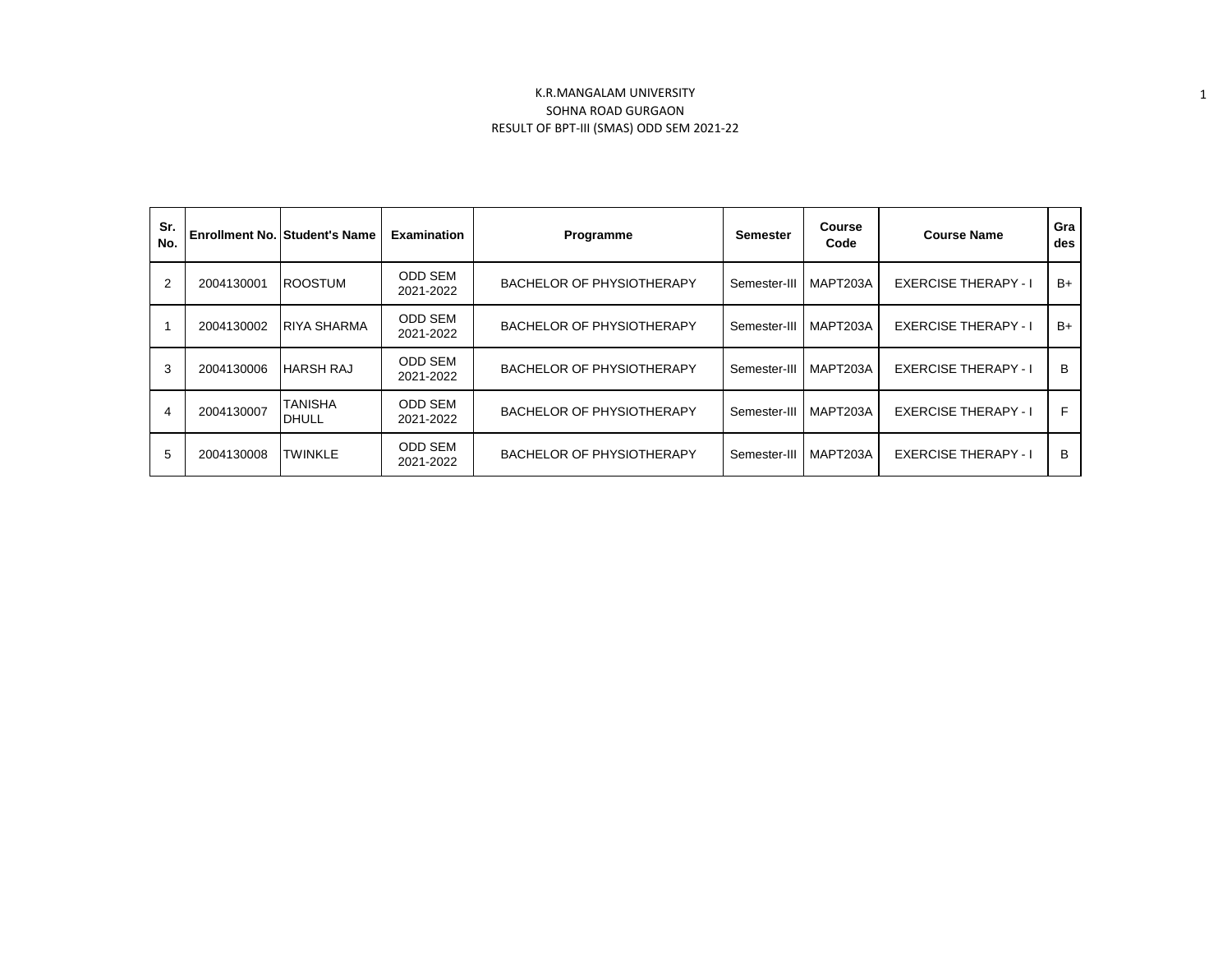| Sr.<br>No.     |            | <b>Enrollment No. Student's Name</b> | <b>Examination</b>          | Programme                        | Semester     | <b>Course</b><br>Code | <b>Course Name</b>                  | Grades |
|----------------|------------|--------------------------------------|-----------------------------|----------------------------------|--------------|-----------------------|-------------------------------------|--------|
| $\overline{2}$ | 2004130001 | <b>ROOSTUM</b>                       | <b>ODD SEM</b><br>2021-2022 | <b>BACHELOR OF PHYSIOTHERAPY</b> | Semester-III | MAPT251A              | BIOMECHANICS AND KINESIOLOGY-I LAB  | A      |
|                | 2004130002 | <b>RIYA SHARMA</b>                   | <b>ODD SEM</b><br>2021-2022 | <b>BACHELOR OF PHYSIOTHERAPY</b> | Semester-III | MAPT251A              | BIOMECHANICS AND KINESIOLOGY-I LAB  | $B+$   |
| 3              | 2004130006 | <b>HARSH RAJ</b>                     | <b>ODD SEM</b><br>2021-2022 | <b>BACHELOR OF PHYSIOTHERAPY</b> | Semester-III | MAPT251A              | BIOMECHANICS AND KINESIOLOGY-I LAB  | $B+$   |
| $\overline{4}$ | 2004130007 | <b>TANISHA</b><br><b>DHULL</b>       | <b>ODD SEM</b><br>2021-2022 | <b>BACHELOR OF PHYSIOTHERAPY</b> | Semester-III | MAPT251A              | BIOMECHANICS AND KINESIOLOGY- I LAB | D      |
| 5              | 2004130008 | <b>TWINKLE</b>                       | <b>ODD SEM</b><br>2021-2022 | BACHELOR OF PHYSIOTHERAPY        | Semester-III | MAPT251A              | BIOMECHANICS AND KINESIOLOGY-I LAB  | $B+$   |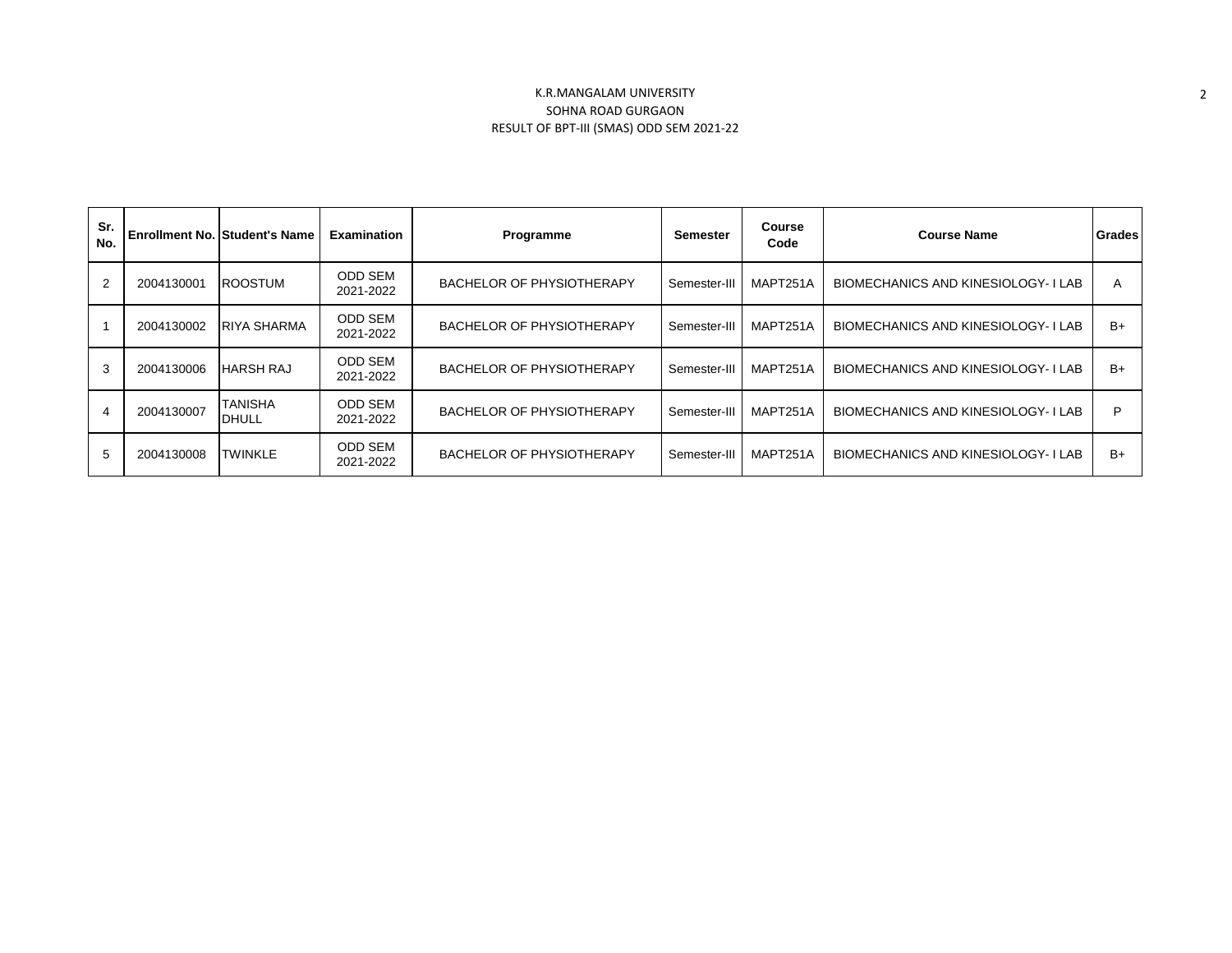| Sr.<br>No.     |            | <b>Enrollment No. Student's Name</b> | <b>Examination</b>          | Programme                        | <b>Semester</b> | <b>Course Code</b> | <b>Course Name</b>            | <b>Grades</b> |
|----------------|------------|--------------------------------------|-----------------------------|----------------------------------|-----------------|--------------------|-------------------------------|---------------|
| $\overline{2}$ | 2004130001 | <b>ROOSTUM</b>                       | <b>ODD SEM</b><br>2021-2022 | <b>BACHELOR OF PHYSIOTHERAPY</b> | Semester-III    | MAPT261A           | <b>CLINICAL EDUCATION - I</b> | A             |
|                | 2004130002 | <b>RIYA SHARMA</b>                   | <b>ODD SEM</b><br>2021-2022 | <b>BACHELOR OF PHYSIOTHERAPY</b> | Semester-III    | MAPT261A           | <b>CLINICAL EDUCATION - I</b> | $B+$          |
| 3              | 2004130006 | <b>HARSH RAJ</b>                     | <b>ODD SEM</b><br>2021-2022 | <b>BACHELOR OF PHYSIOTHERAPY</b> | Semester-III    | MAPT261A           | <b>CLINICAL EDUCATION - I</b> | C             |
| 4              | 2004130007 | TANISHA<br><b>DHULL</b>              | <b>ODD SEM</b><br>2021-2022 | <b>BACHELOR OF PHYSIOTHERAPY</b> | Semester-III    | MAPT261A           | <b>CLINICAL EDUCATION - I</b> | F             |
| 5              | 2004130008 | <b>TWINKLE</b>                       | <b>ODD SEM</b><br>2021-2022 | <b>BACHELOR OF PHYSIOTHERAPY</b> | Semester-III    | MAPT261A           | <b>CLINICAL EDUCATION - I</b> | $B+$          |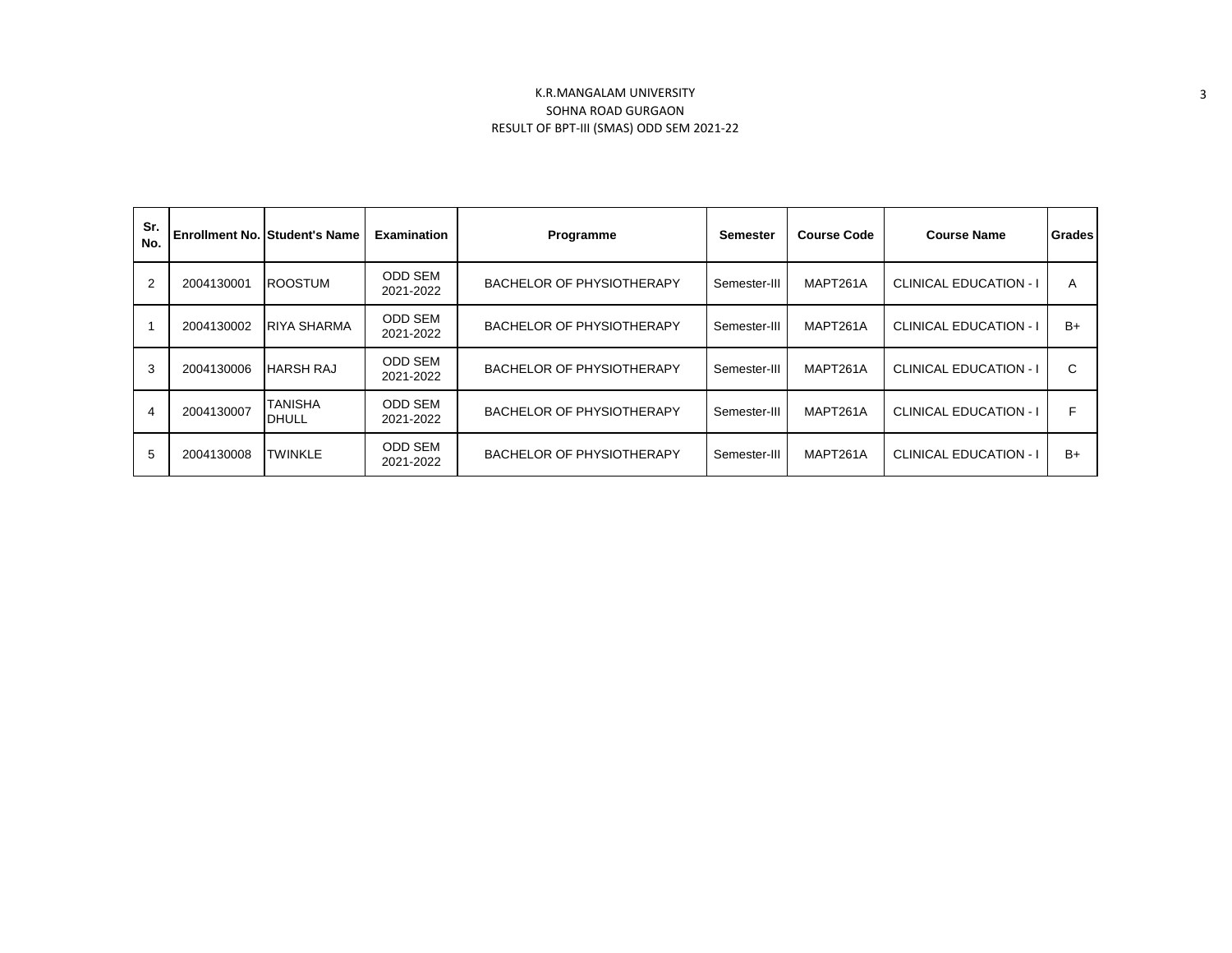| Sr.<br>No. |            | <b>Enrollment No. Student's Name</b> | <b>Examination</b>          | Programme                        | <b>Semester</b> | <b>Course Code</b> | <b>Course Name</b> | <b>Grades</b> |
|------------|------------|--------------------------------------|-----------------------------|----------------------------------|-----------------|--------------------|--------------------|---------------|
| 2          | 2004130001 | <b>ROOSTUM</b>                       | ODD SEM<br>2021-2022        | <b>BACHELOR OF PHYSIOTHERAPY</b> | Semester-III    | MAPT107A           | <b>SOCIOLOGY</b>   | $B+$          |
|            | 2004130002 | <b>RIYA SHARMA</b>                   | <b>ODD SEM</b><br>2021-2022 | <b>BACHELOR OF PHYSIOTHERAPY</b> | Semester-III    | MAPT107A           | <b>SOCIOLOGY</b>   | $B+$          |
| 3          | 2004130006 | <b>HARSH RAJ</b>                     | ODD SEM<br>2021-2022        | <b>BACHELOR OF PHYSIOTHERAPY</b> | Semester-III    | MAPT107A           | <b>SOCIOLOGY</b>   | $B+$          |
| 4          | 2004130007 | <b>TANISHA</b><br><b>DHULL</b>       | ODD SEM<br>2021-2022        | BACHELOR OF PHYSIOTHERAPY        | Semester-III    | MAPT107A           | <b>SOCIOLOGY</b>   | P             |
| 5          | 2004130008 | <b>TWINKLE</b>                       | ODD SEM<br>2021-2022        | BACHELOR OF PHYSIOTHERAPY        | Semester-III    | MAPT107A           | <b>SOCIOLOGY</b>   | $B+$          |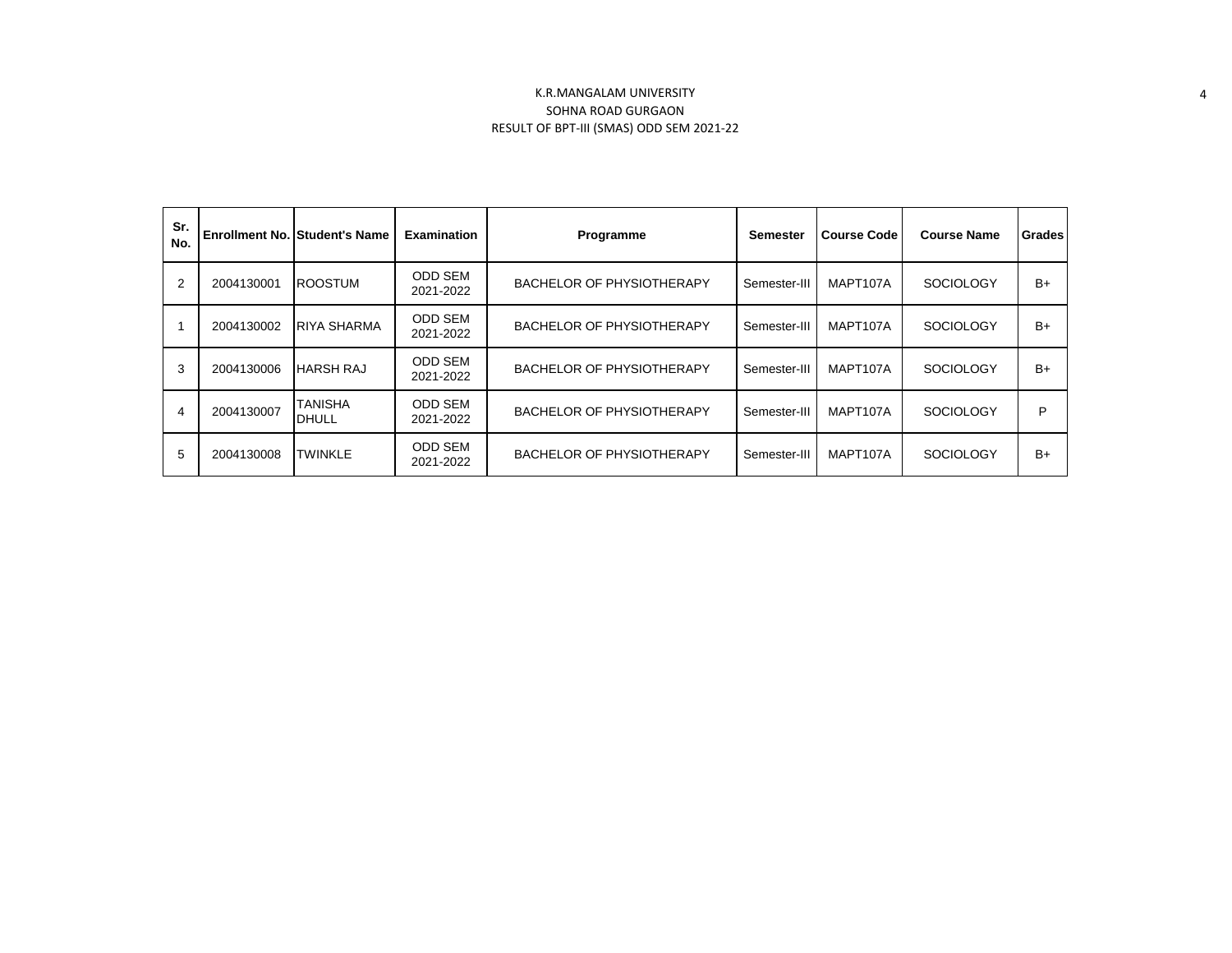| Sr.<br>No.     |            | <b>Enrollment No. Student's Name</b> | <b>Examination</b>          | Programme                        | Semester              | <b>Course</b><br>Code | <b>Course Name</b>                      | Grades |
|----------------|------------|--------------------------------------|-----------------------------|----------------------------------|-----------------------|-----------------------|-----------------------------------------|--------|
| 2              | 2004130001 | <b>ROOSTUM</b>                       | <b>ODD SEM</b><br>2021-2022 | BACHELOR OF PHYSIOTHERAPY        | Semester-III MAPT201A |                       | <b>BIOMECHANICS AND KINESIOLOGY - I</b> | A      |
|                | 2004130002 | <b>RIYA SHARMA</b>                   | <b>ODD SEM</b><br>2021-2022 | <b>BACHELOR OF PHYSIOTHERAPY</b> | Semester-III MAPT201A |                       | <b>BIOMECHANICS AND KINESIOLOGY - I</b> | A      |
| 3              | 2004130006 | <b>HARSH RAJ</b>                     | <b>ODD SEM</b><br>2021-2022 | <b>BACHELOR OF PHYSIOTHERAPY</b> | Semester-III I        | MAPT201A              | <b>BIOMECHANICS AND KINESIOLOGY - I</b> | A      |
| $\overline{4}$ | 2004130007 | <b>TANISHA</b><br><b>IDHULL</b>      | <b>ODD SEM</b><br>2021-2022 | <b>BACHELOR OF PHYSIOTHERAPY</b> | Semester-III          | MAPT201A              | <b>BIOMECHANICS AND KINESIOLOGY - I</b> |        |
| 5              | 2004130008 | <b>TWINKLE</b>                       | <b>ODD SEM</b><br>2021-2022 | <b>BACHELOR OF PHYSIOTHERAPY</b> | Semester-III          | MAPT201A              | <b>BIOMECHANICS AND KINESIOLOGY - I</b> | $B+$   |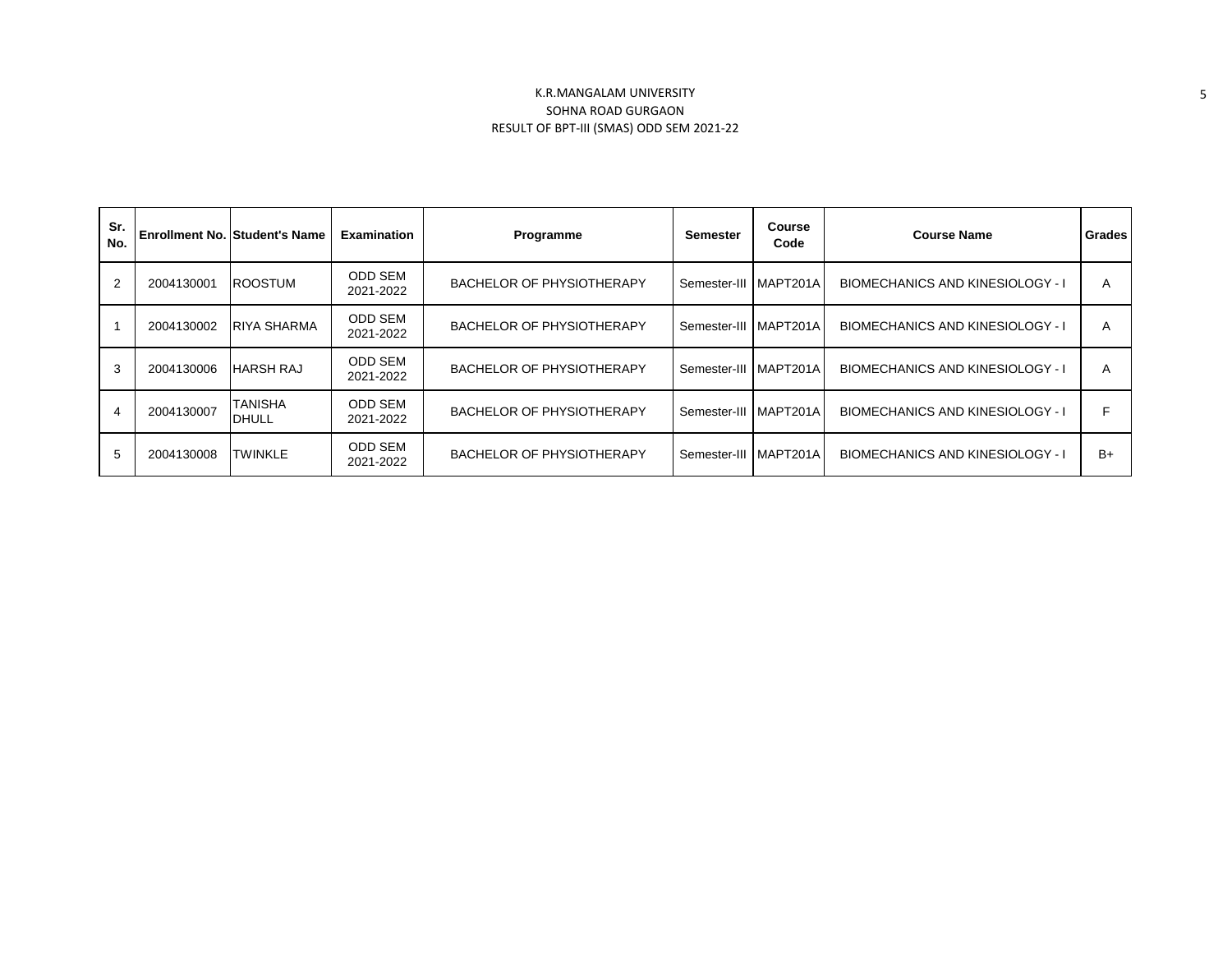| Sr.<br>No. |            | <b>Enrollment No. Student's Name</b> | <b>Examination</b>          | Programme                        | <b>Semester</b> | <b>Course</b><br>Code | <b>Course Name</b> | Grades |
|------------|------------|--------------------------------------|-----------------------------|----------------------------------|-----------------|-----------------------|--------------------|--------|
| 2          | 2004130001 | <b>ROOSTUM</b>                       | ODD SEM<br>2021-2022        | <b>BACHELOR OF PHYSIOTHERAPY</b> | Semester-III    | MAPT205A              | ELECTROTHERAPY-I   | A      |
|            | 2004130002 | <b>RIYA SHARMA</b>                   | <b>ODD SEM</b><br>2021-2022 | <b>BACHELOR OF PHYSIOTHERAPY</b> | Semester-III    | MAPT205A              | ELECTROTHERAPY-I   | $A+$   |
| 3          | 2004130006 | <b>HARSH RAJ</b>                     | <b>ODD SEM</b><br>2021-2022 | BACHELOR OF PHYSIOTHERAPY        | Semester-III    | MAPT205A              | ELECTROTHERAPY-1   | A      |
| 4          | 2004130007 | <b>TANISHA</b><br><b>DHULL</b>       | <b>ODD SEM</b><br>2021-2022 | BACHELOR OF PHYSIOTHERAPY        | Semester-III    | MAPT205A              | ELECTROTHERAPY-I   | P      |
| 5          | 2004130008 | <b>TWINKLE</b>                       | <b>ODD SEM</b><br>2021-2022 | BACHELOR OF PHYSIOTHERAPY        | Semester-III    | MAPT205A              | ELECTROTHERAPY-1   | A      |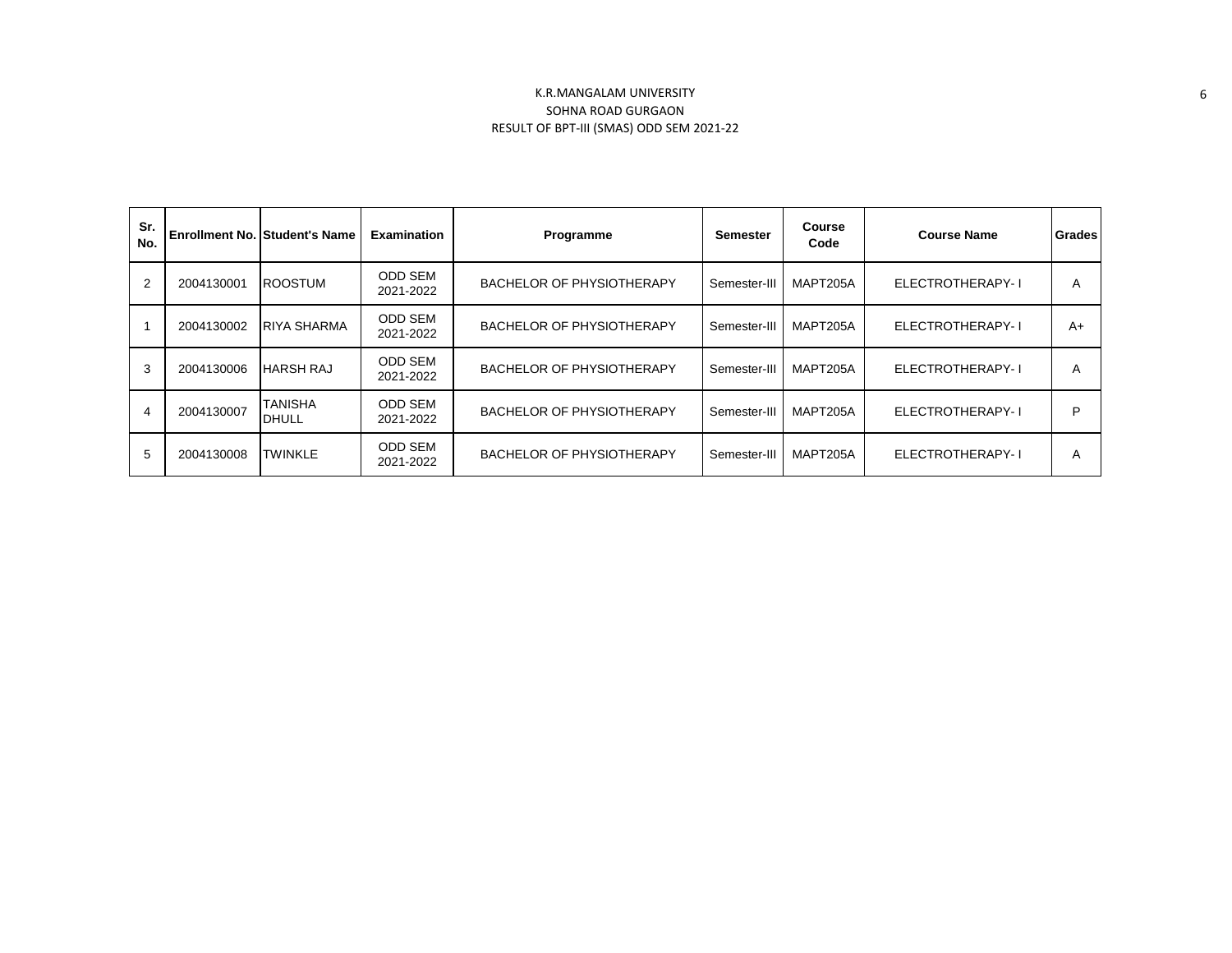| Sr.<br>No. |            | <b>Enrollment No. Student's Name</b> | <b>Examination</b>          | <b>Programme</b>                 | Semester     | <b>Course Code</b> | <b>Course Name</b>   | Grad<br>es. |
|------------|------------|--------------------------------------|-----------------------------|----------------------------------|--------------|--------------------|----------------------|-------------|
| 2          | 2004130001 | <b>ROOSTUM</b>                       | <b>ODD SEM</b><br>2021-2022 | <b>BACHELOR OF PHYSIOTHERAPY</b> | Semester-III | MAPT255A           | ELECTROTHERAPY-I LAB | $A+$        |
|            | 2004130002 | <b>RIYA SHARMA</b>                   | <b>ODD SEM</b><br>2021-2022 | BACHELOR OF PHYSIOTHERAPY        | Semester-III | MAPT255A           | ELECTROTHERAPY-I LAB | $A+$        |
| 3          | 2004130006 | <b>HARSH RAJ</b>                     | <b>ODD SEM</b><br>2021-2022 | BACHELOR OF PHYSIOTHERAPY        | Semester-III | MAPT255A           | ELECTROTHERAPY-I LAB | A           |
| 4          | 2004130007 | <b>TANISHA</b><br><b>DHULL</b>       | <b>ODD SEM</b><br>2021-2022 | BACHELOR OF PHYSIOTHERAPY        | Semester-III | MAPT255A           | ELECTROTHERAPY-I LAB | P           |
| 5          | 2004130008 | <b>TWINKLE</b>                       | <b>ODD SEM</b><br>2021-2022 | BACHELOR OF PHYSIOTHERAPY        | Semester-III | MAPT255A           | ELECTROTHERAPY-I LAB | $B+$        |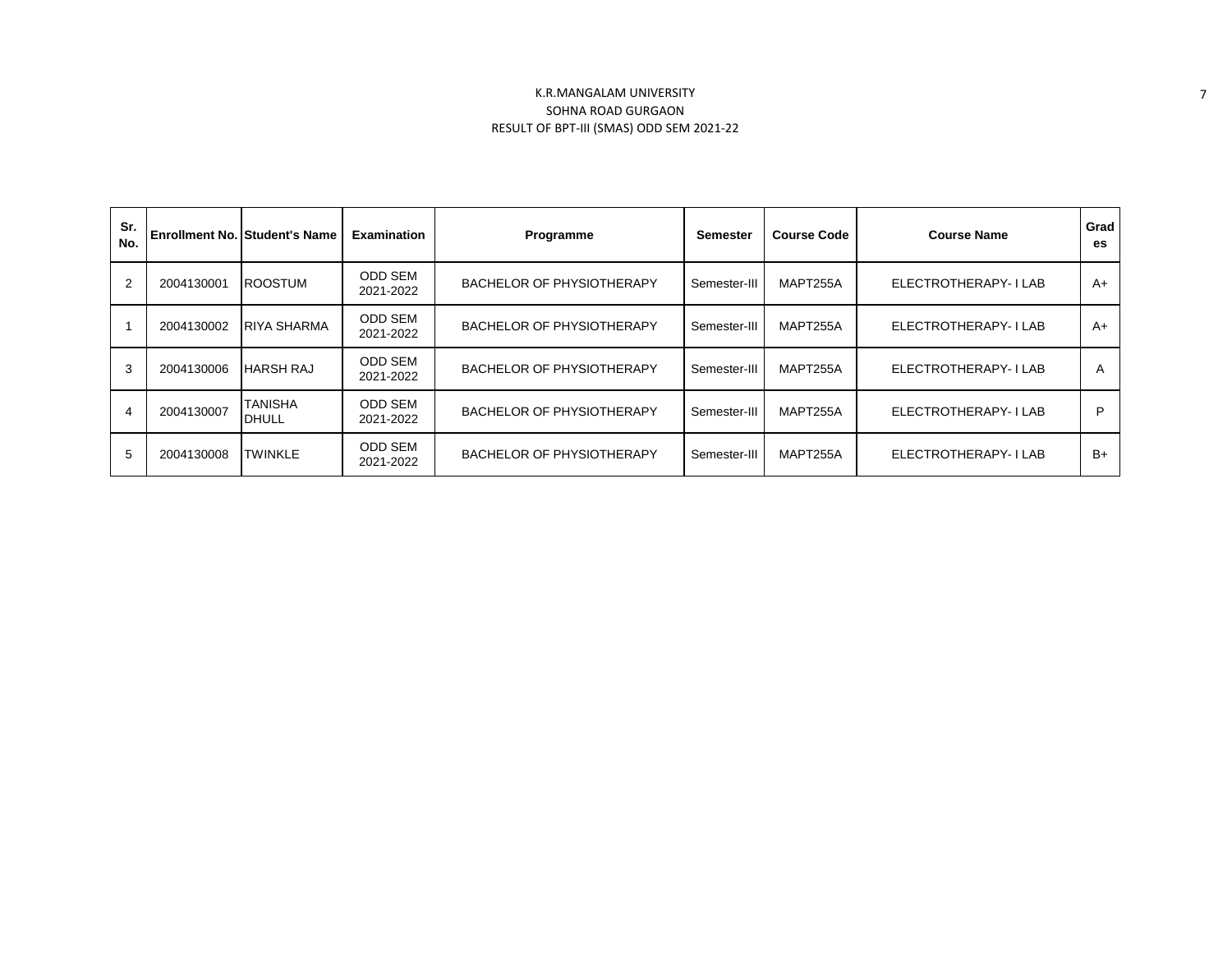| Sr.<br>No.     |            | <b>Enrollment No. Student's Name</b> | <b>Examination</b>          | Programme                        | <b>Semester</b> | <b>Course Code</b> | <b>Course Name</b> | Grad<br>es |
|----------------|------------|--------------------------------------|-----------------------------|----------------------------------|-----------------|--------------------|--------------------|------------|
| $\overline{2}$ | 2004130001 | <b>ROOSTUM</b>                       | <b>ODD SEM</b><br>2021-2022 | <b>BACHELOR OF PHYSIOTHERAPY</b> | Semester-III    | MAPT207A           | <b>PATHOLOGY</b>   | A          |
|                | 2004130002 | IRIYA SHARMA                         | <b>ODD SEM</b><br>2021-2022 | BACHELOR OF PHYSIOTHERAPY        | Semester-III    | MAPT207A           | <b>PATHOLOGY</b>   | A          |
| 3              | 2004130006 | <b>HARSH RAJ</b>                     | <b>ODD SEM</b><br>2021-2022 | BACHELOR OF PHYSIOTHERAPY        | Semester-III    | MAPT207A           | <b>PATHOLOGY</b>   | A          |
| 4              | 2004130007 | <b>TANISHA</b><br><b>DHULL</b>       | <b>ODD SEM</b><br>2021-2022 | <b>BACHELOR OF PHYSIOTHERAPY</b> | Semester-III    | MAPT207A           | <b>PATHOLOGY</b>   | P          |
| 5              | 2004130008 | <b>TWINKLE</b>                       | <b>ODD SEM</b><br>2021-2022 | BACHELOR OF PHYSIOTHERAPY        | Semester-III    | MAPT207A           | <b>PATHOLOGY</b>   | A          |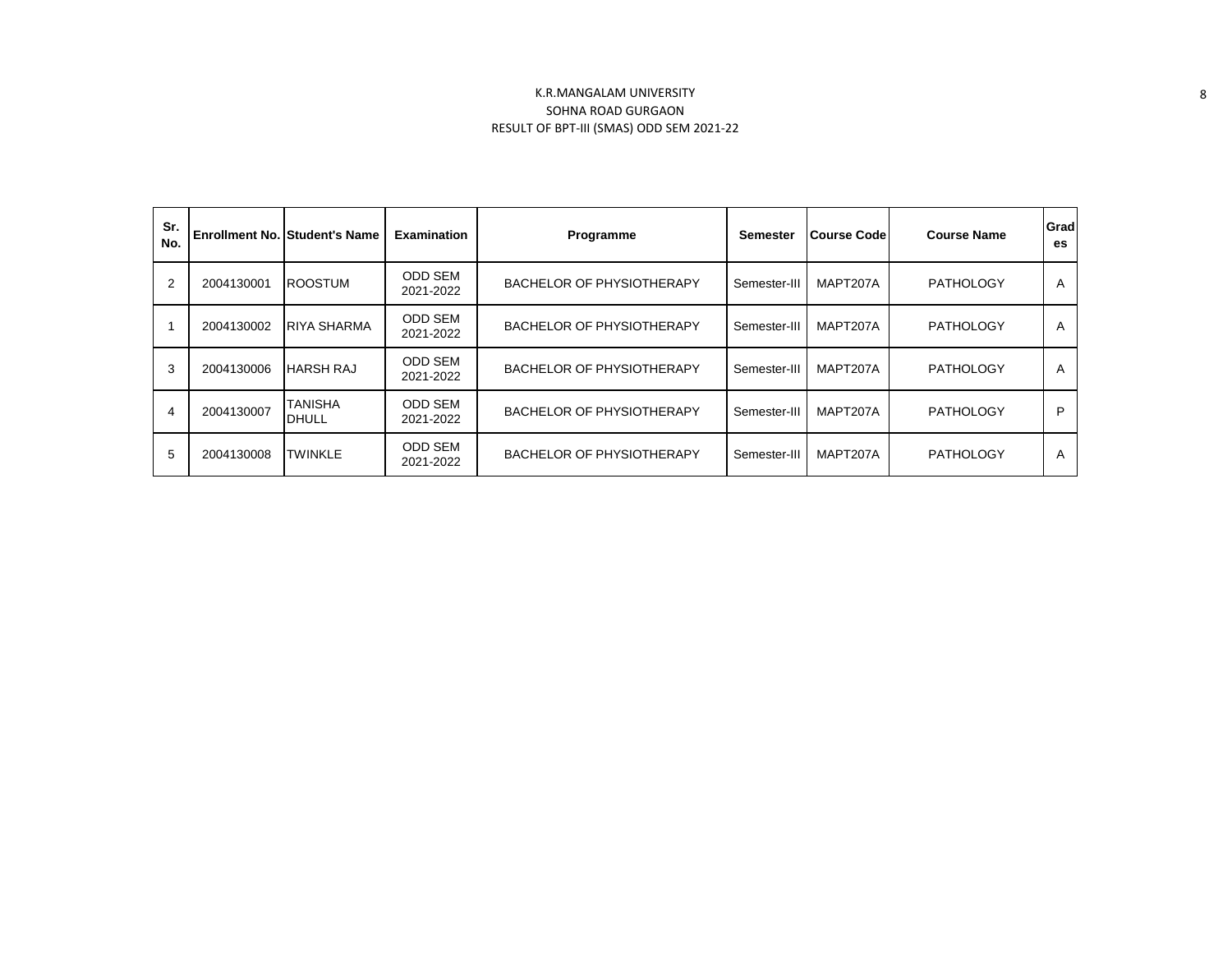| Sr.<br>No.     |            | <b>Enrollment No. Student's Name</b> | <b>Examination</b>          | Programme                        | <b>Semester</b> | <b>Course Code</b> | <b>Course Name</b>  | <b>Grades</b> |
|----------------|------------|--------------------------------------|-----------------------------|----------------------------------|-----------------|--------------------|---------------------|---------------|
| $\overline{2}$ | 2004130001 | <b>ROOSTUM</b>                       | <b>ODD SEM</b><br>2021-2022 | <b>BACHELOR OF PHYSIOTHERAPY</b> | Semester-III    | MAPT209A           | <b>MICROBIOLOGY</b> | A             |
|                | 2004130002 | <b>RIYA SHARMA</b>                   | <b>ODD SEM</b><br>2021-2022 | BACHELOR OF PHYSIOTHERAPY        | Semester-III    | MAPT209A           | <b>MICROBIOLOGY</b> | A             |
| 3              | 2004130006 | <b>HARSH RAJ</b>                     | <b>ODD SEM</b><br>2021-2022 | <b>BACHELOR OF PHYSIOTHERAPY</b> | Semester-III    | MAPT209A           | <b>MICROBIOLOGY</b> | A             |
| 4              | 2004130007 | TANISHA<br><b>DHULL</b>              | <b>ODD SEM</b><br>2021-2022 | <b>BACHELOR OF PHYSIOTHERAPY</b> | Semester-III    | MAPT209A           | <b>MICROBIOLOGY</b> | F             |
| 5              | 2004130008 | <b>TWINKLE</b>                       | <b>ODD SEM</b><br>2021-2022 | <b>BACHELOR OF PHYSIOTHERAPY</b> | Semester-III    | MAPT209A           | <b>MICROBIOLOGY</b> | A             |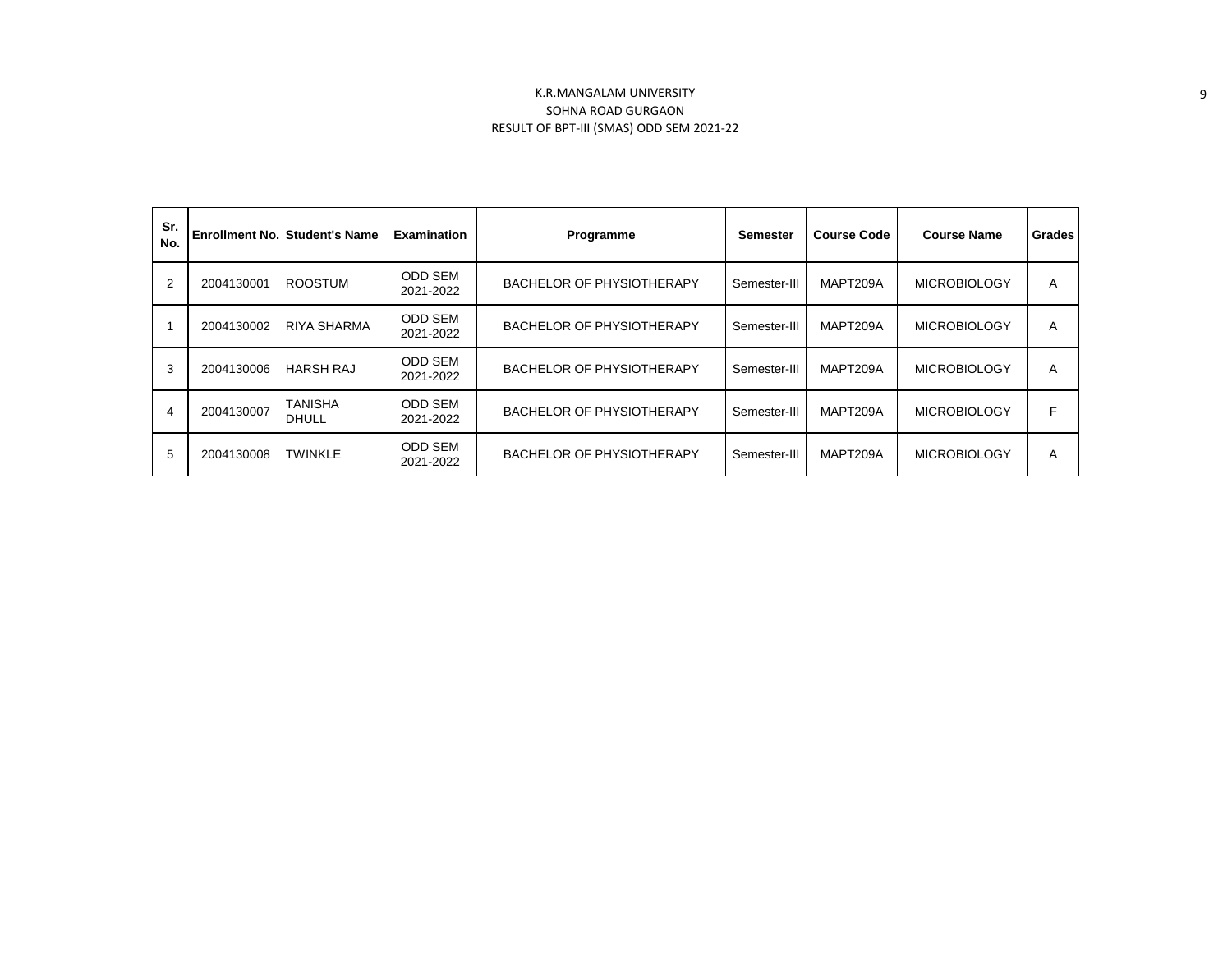| Sr.<br>No. |            | <b>Enrollment No. Student's Name</b> | <b>Examination</b>          | Programme                 | Semester     | <b>Course Code</b> | <b>Course Name</b>              | Grade |
|------------|------------|--------------------------------------|-----------------------------|---------------------------|--------------|--------------------|---------------------------------|-------|
| 2          | 2004130001 | <b>ROOSTUM</b>                       | <b>ODD SEM</b><br>2021-2022 | BACHELOR OF PHYSIOTHERAPY | Semester-III | MAPT253A           | EXERCISE THERAPY - I LAB        | A     |
|            | 2004130002 | <b>IRIYA SHARMA</b>                  | <b>ODD SEM</b><br>2021-2022 | BACHELOR OF PHYSIOTHERAPY | Semester-III | MAPT253A           | EXERCISE THERAPY - I LAB        | B     |
| 3          | 2004130006 | <b>HARSH RAJ</b>                     | <b>ODD SEM</b><br>2021-2022 | BACHELOR OF PHYSIOTHERAPY | Semester-III | MAPT253A           | EXERCISE THERAPY - I LAB        | $B+$  |
| 4          | 2004130007 | <b>TANISHA</b><br><b>DHULL</b>       | <b>ODD SEM</b><br>2021-2022 | BACHELOR OF PHYSIOTHERAPY | Semester-III | MAPT253A           | <b>EXERCISE THERAPY - I LAB</b> |       |
| 5          | 2004130008 | <b>TWINKLE</b>                       | <b>ODD SEM</b><br>2021-2022 | BACHELOR OF PHYSIOTHERAPY | Semester-III | MAPT253A           | EXERCISE THERAPY - I LAB        | B     |